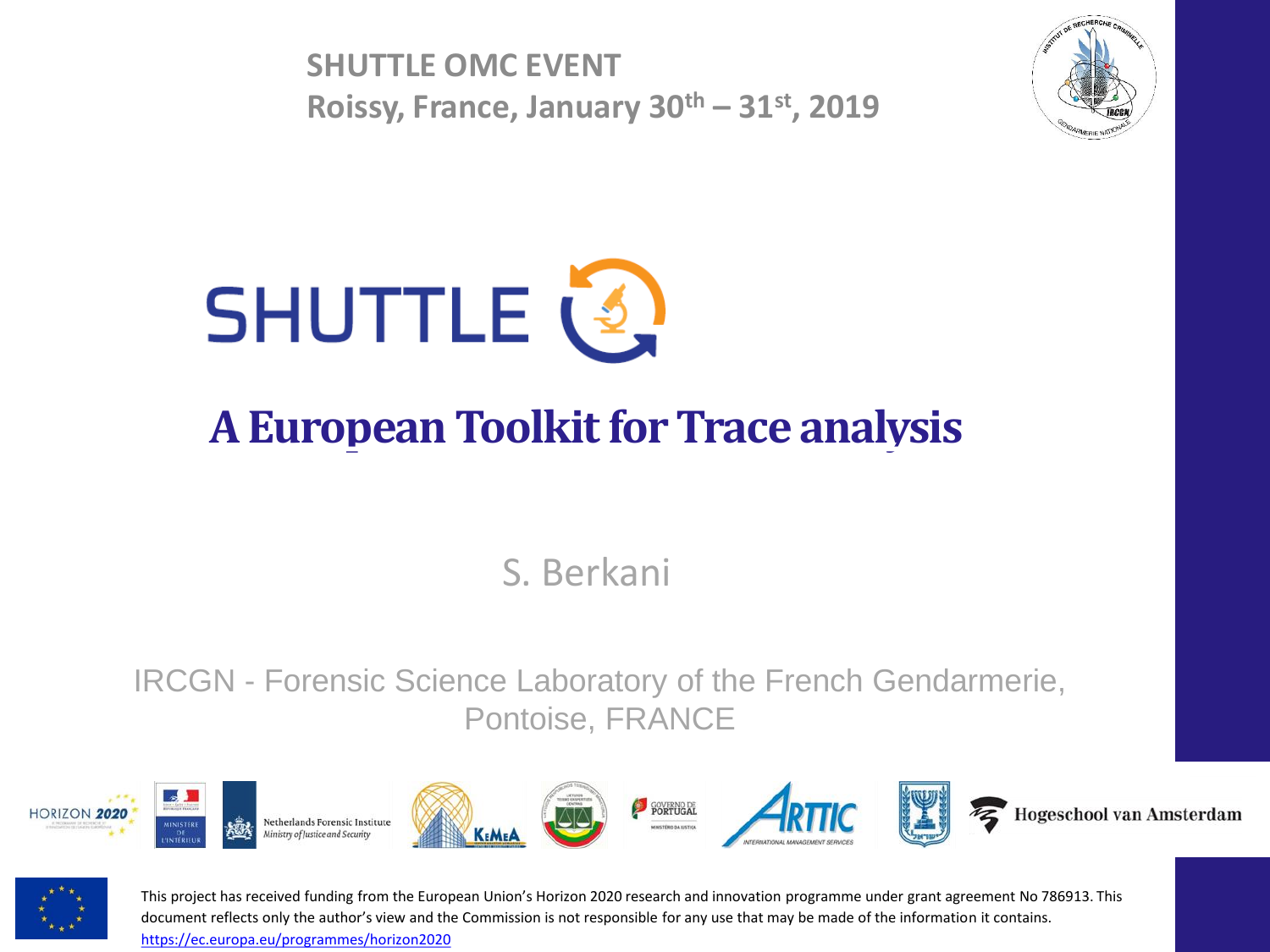**SHUTTLE OMC EVENT Roissy , France, September 30th – 31st, 2019**



### **A European Toolkit for Trace analysis**

S. Berkani

IRCGN - Forensic Science Laboratory of the French Gendarmerie, Pontoise, FRANCE





This project has received funding from the European Union's Horizon 2020 research and innovation programme under grant agreement No 786913. This document reflects only the author's view and the Commission is not responsible for any use that may be made of the information it contains. <https://ec.europa.eu/programmes/horizon2020>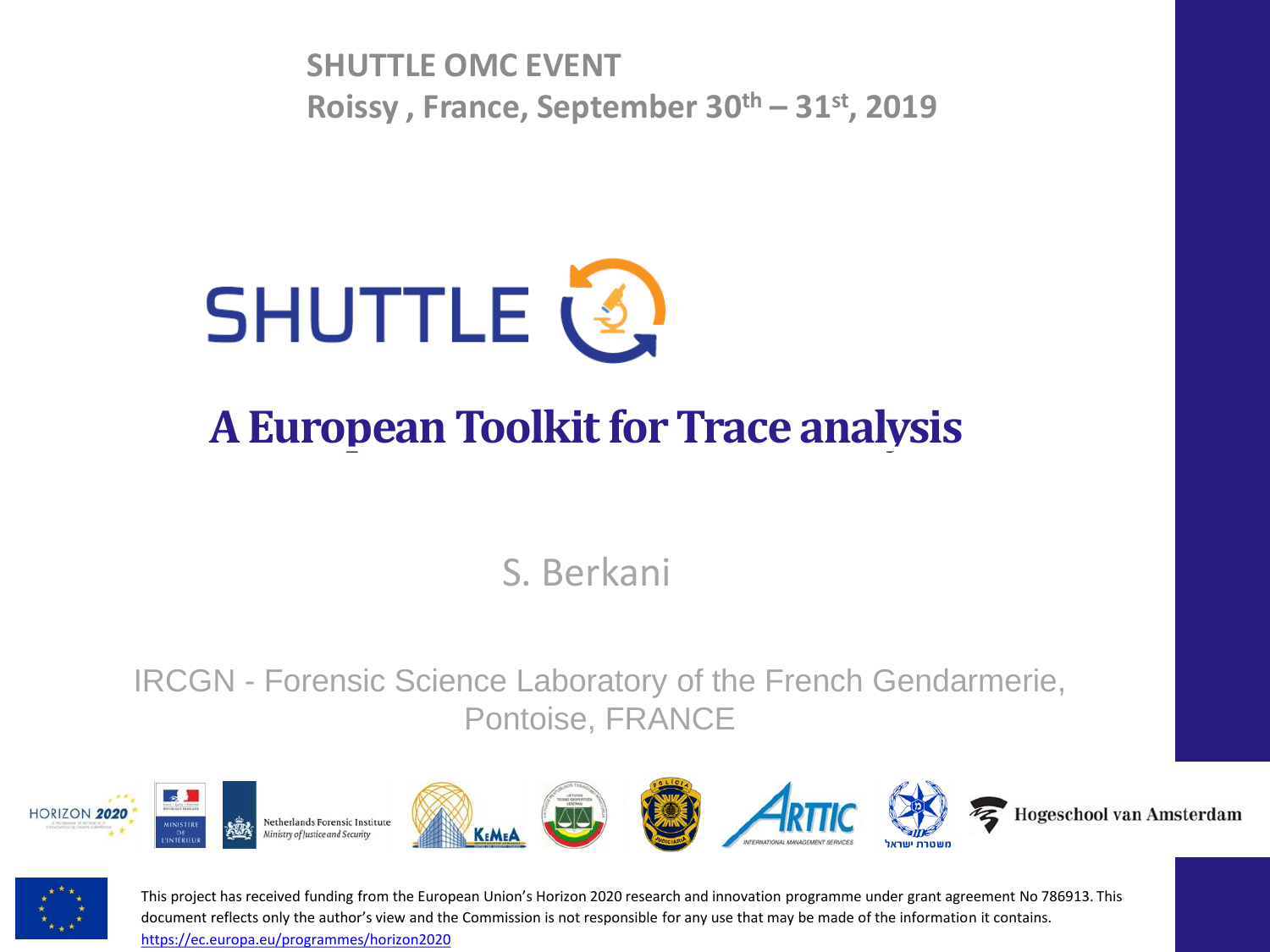

# **CONTEXT**

## Case scenario Current process for Trace analysis

## **SHUTTLE**

What is SHUTTLE Aims

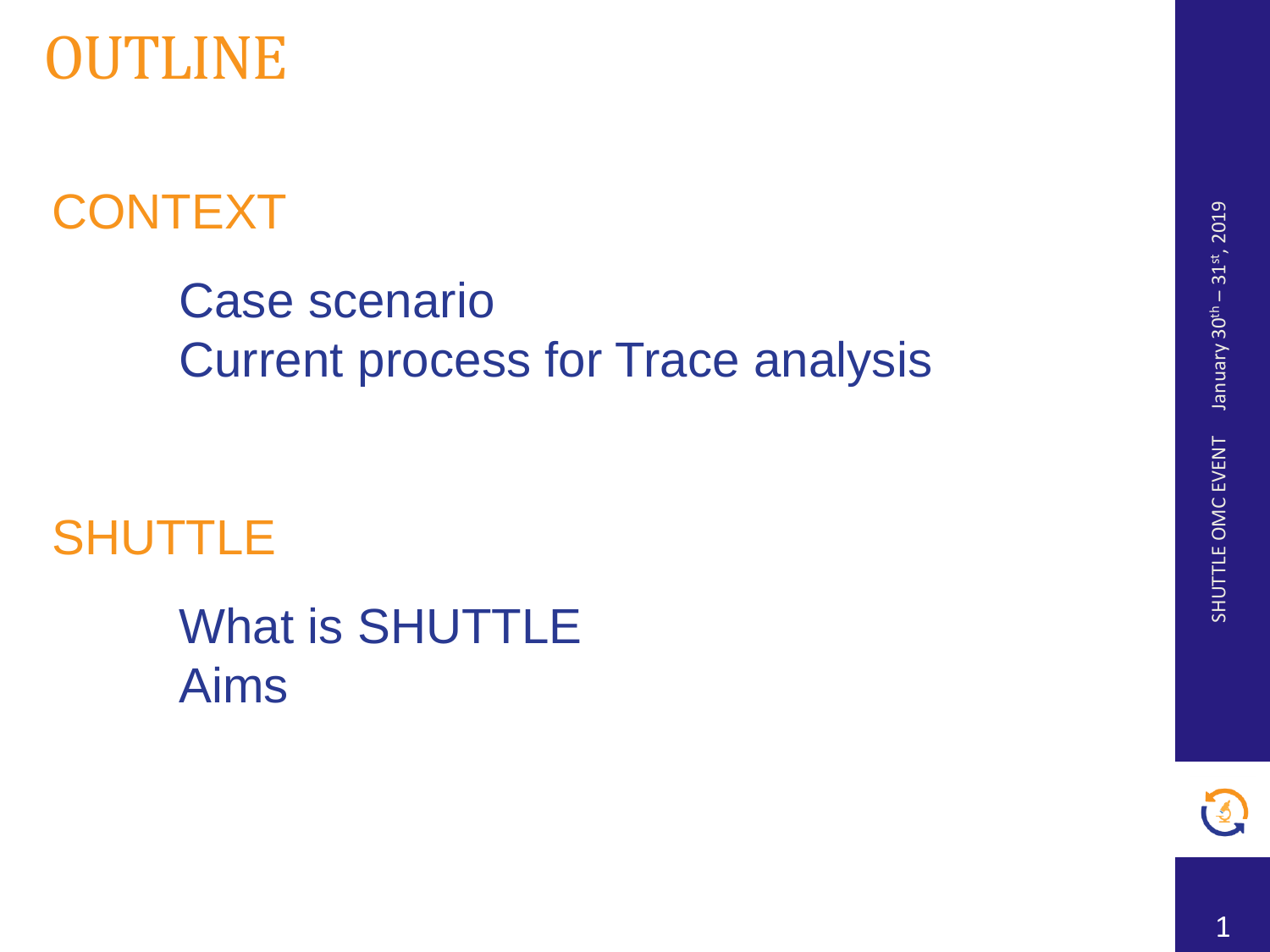#### **CONTEXT** Case scenario





 $\bullet$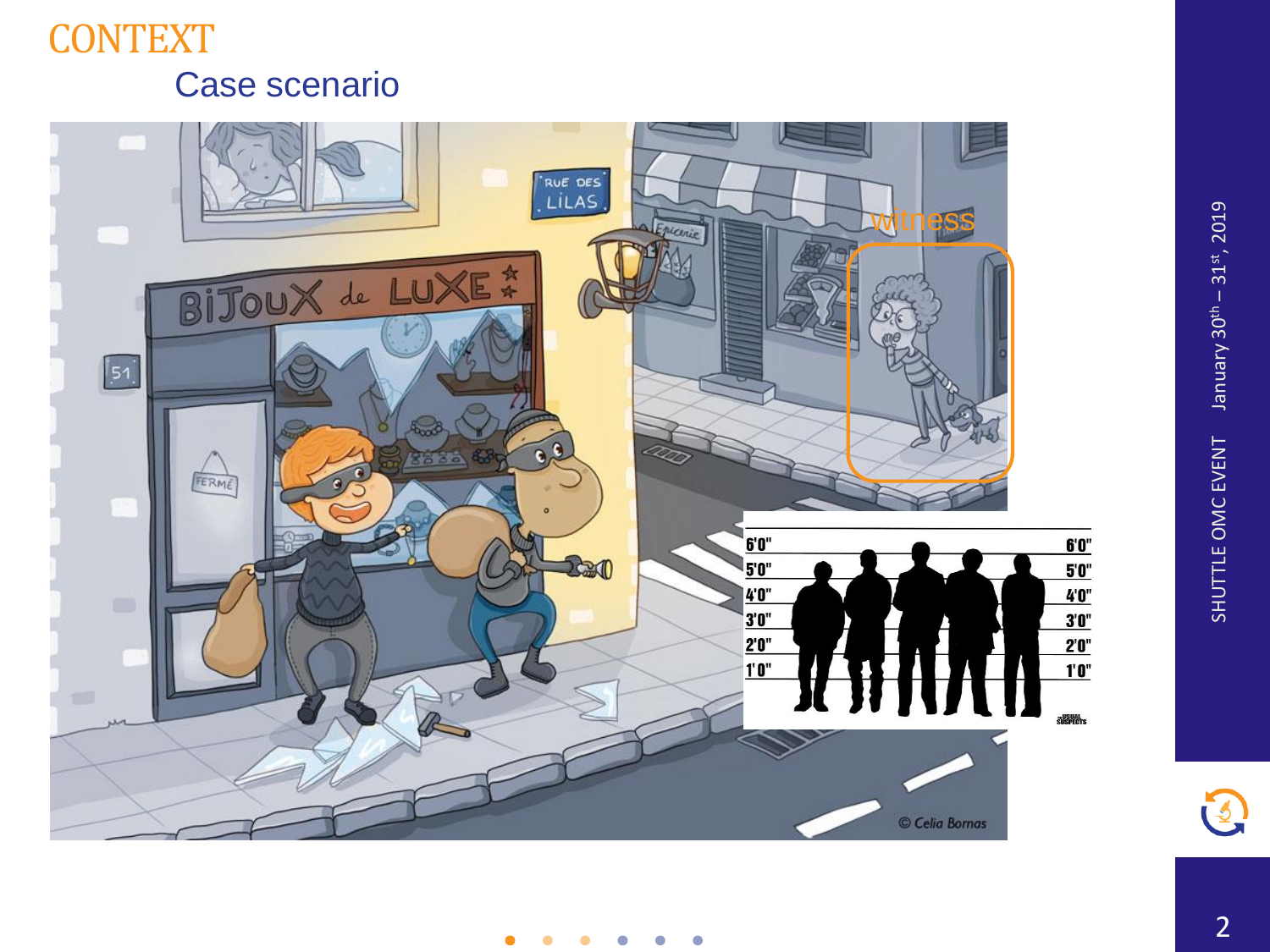#### **CONTEXT** Current process for Trace analysis

Tapes Lifts Optical **Microscopy** Further analysis isolation S h o r t c o m i n g **Time consuming missing damaging**

 $\bullet$ 

 $\bigodot$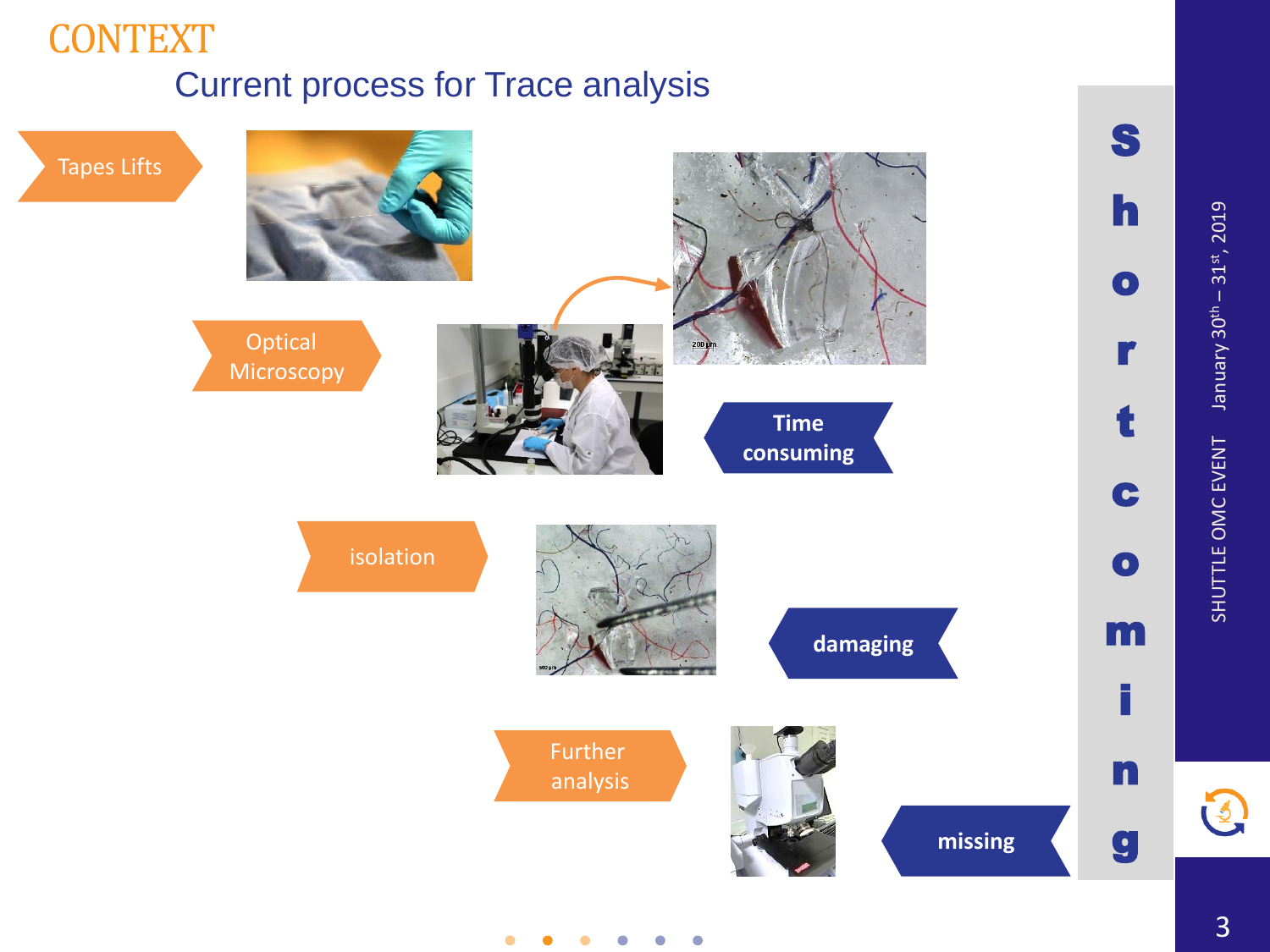#### CONTEXT Current process for Trace analysis



➔ **Need to enhance the current methodology for a better integration of forensic disciplines**

 $\bullet$ 

- ➔ **Need more objectivity**
- ➔ **Need a method less hazardous for the traces**

January 30th - 31st, 2019 January 30th – 31st, 2019 SHUTTLE OMC EVENT SHUTTLE OMC EVENT

S

 $\mathbf h$ 

hort

 $\bullet$ 

c

 $\bullet$ 

omin

m

g

n

3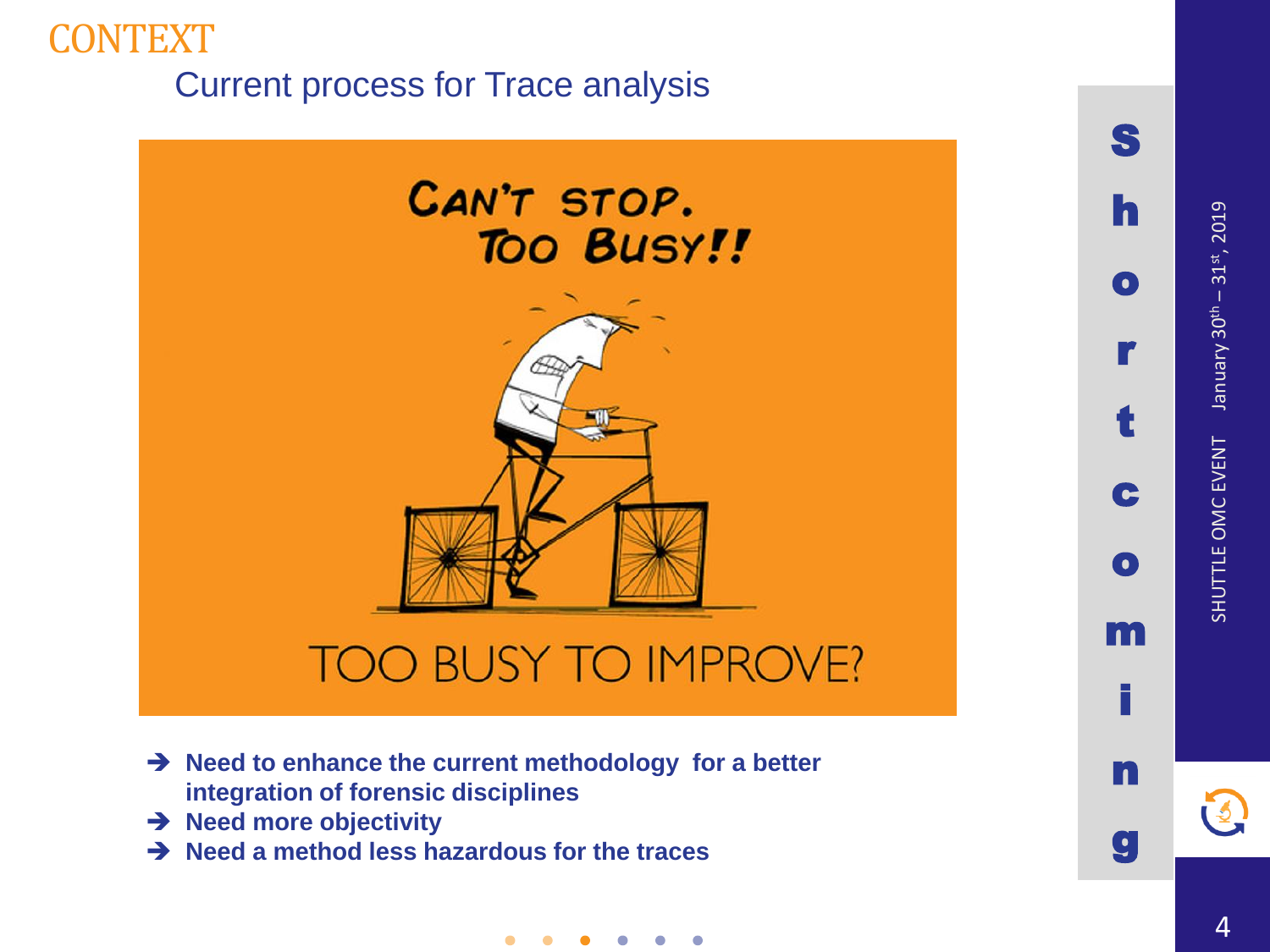#### SHUTTLE What is SHUTTLE?



**Scientific High-throughput Unified Toolkit for Trace analysis by forensic** Laboratories in **Europe** 

Financed by the H2020 program, eight European forensics laboratories have teamed up to develop a **toolkit**, which will render more **objective** and **scientific** the trace analysis.

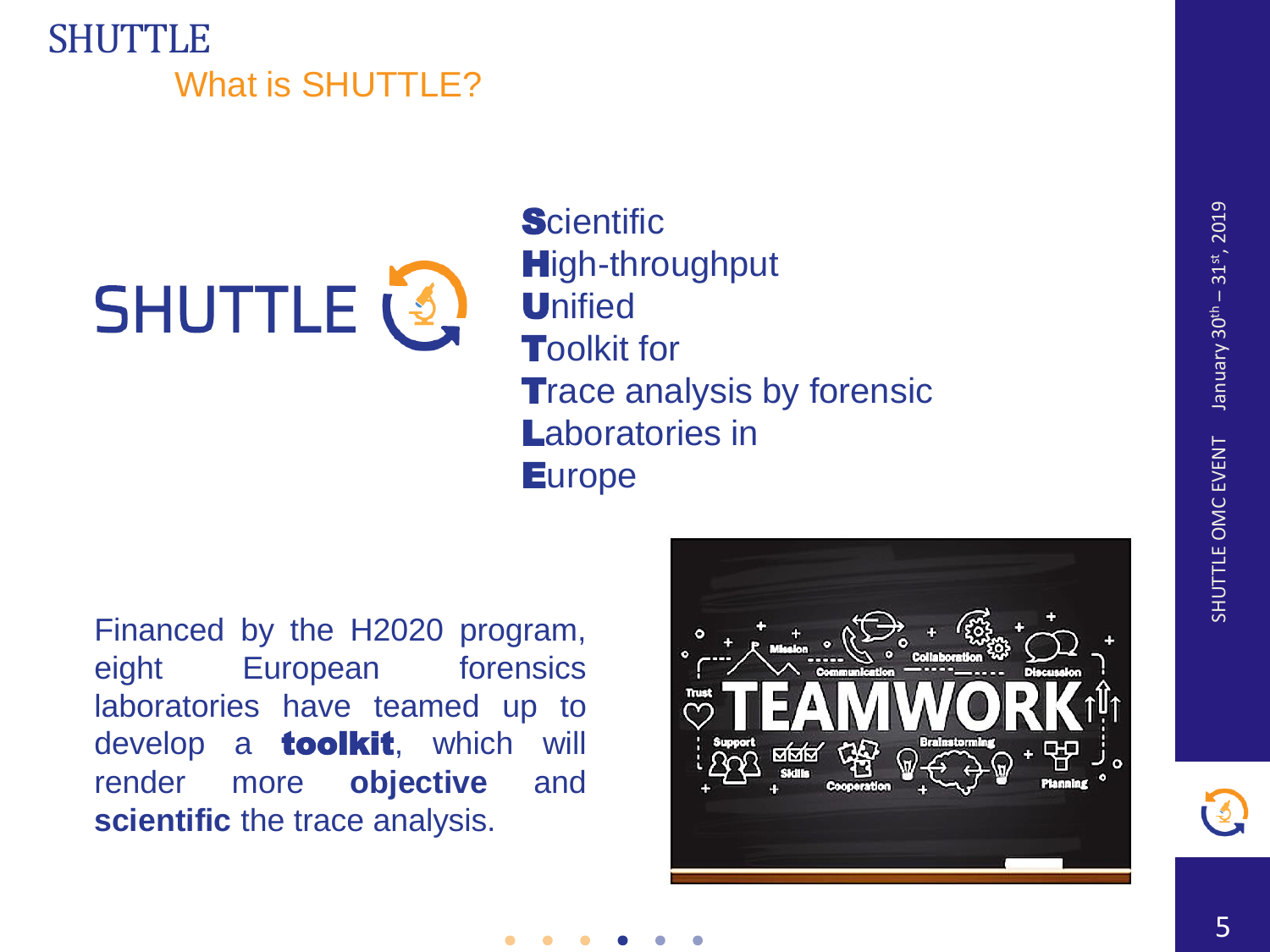

 $\bullet$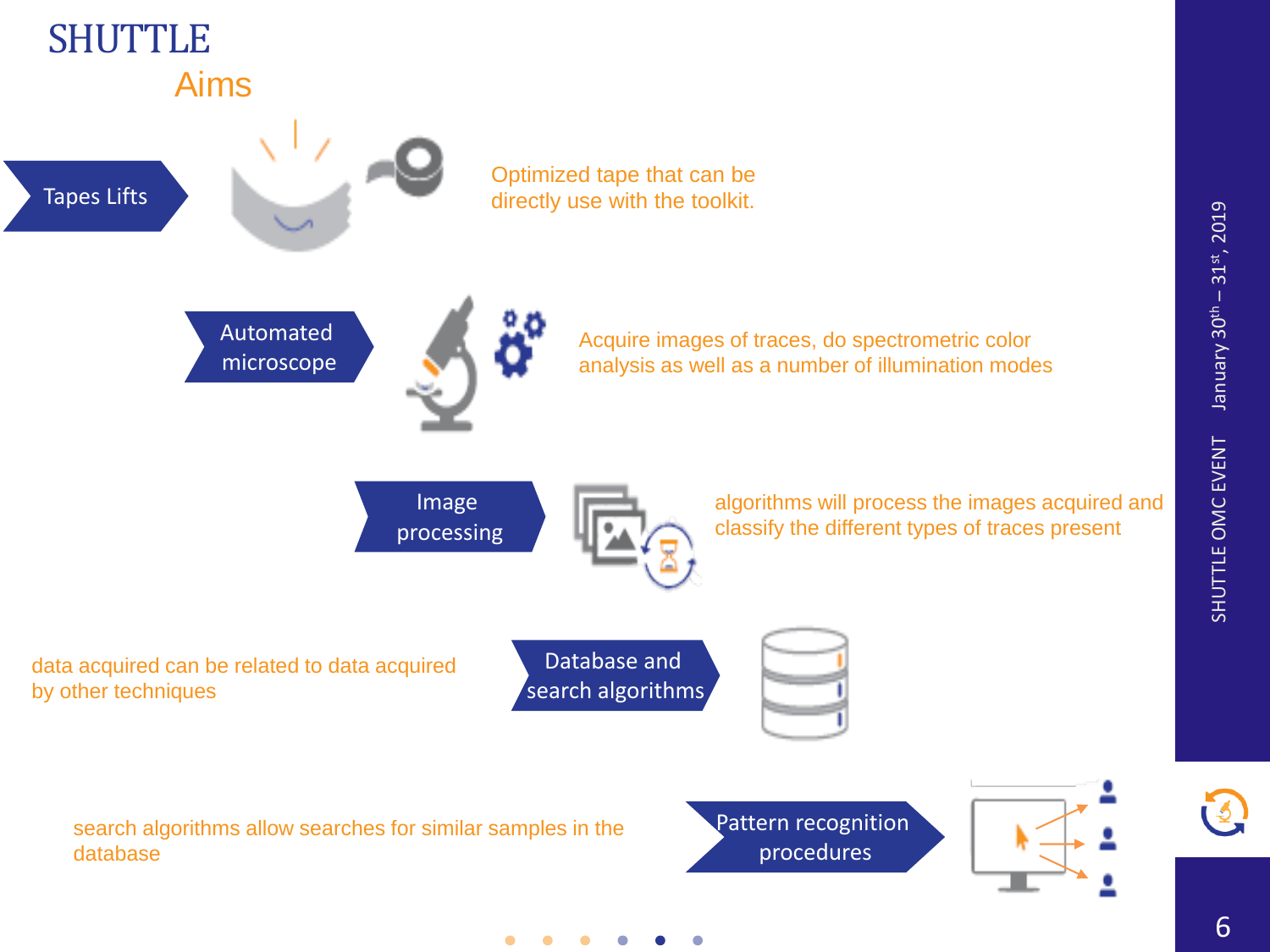#### **SHUTTLE** Aims



- **→** Make a powerful and versatile toolkit which solve the major issues in forensic sciences.
- **→** Improve the information exchange and the synergy between different criminal research laboratories to fight against international crime.

Project Management Office (ARTTIC) [shuttle-sec09-arttic@eurtd.com](mailto:shuttle-sec09-arttic@eurtd.com)

SHUTTLE project website: [www.shuttle-pcp.eu](http://www.shuttle-pcp.eu/)

 $\bullet$